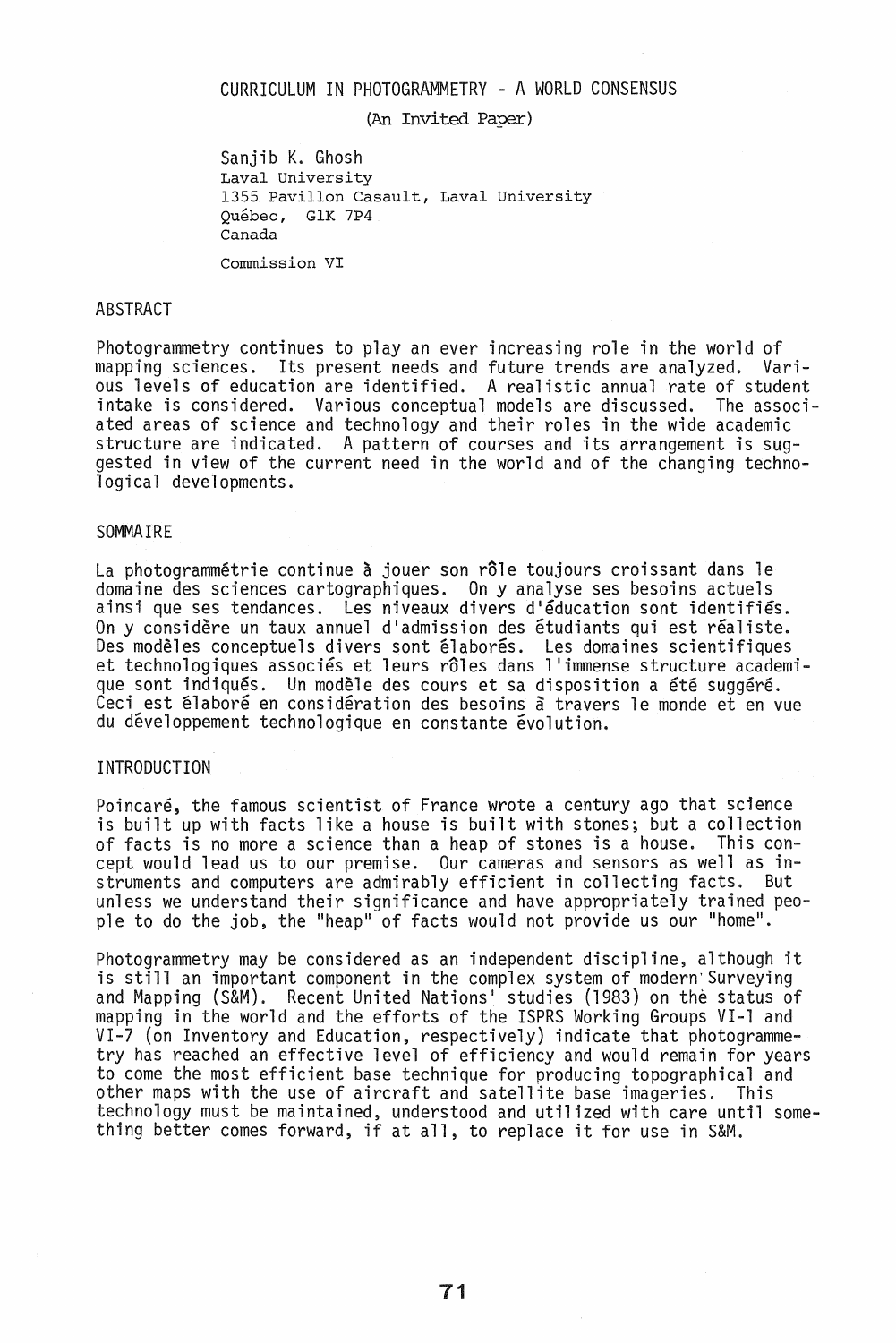It is also evident that photogrammetry and remote sensing, regarded in the past as two separate disciplines, are coming closer. They are emerging as past as two separate disciplines, are coming closer. an extended discipline, sharing common technological challenges with respect to data acquisition, data processing, data analysis, instrumentation and applications.

These would, undoubtedly, have strong influence on future approaches taken in education. These would even necessitate a complete re-structuring of curricula and course patterns at our institutions. The traditional educational links between engineering and S&M have been strong in the past. These seem to continue. Nonetheless, the alliance that visibly started during the 1950s -- the alliance with scientific disciplines concerned with<br>natural resources and planning, need now to be forged further. These disnatural resources and planning, need now to be forged further. ciplines are emerging as more important users of our services.

We are now in a time of rapid changes. This necessitates that our education should have two fundamental components. Firstly, it should provide the education of "know-how". • Secondly, it should be directed toward equipping the graduate with the materials of change in order to keep up with the advances of technology, user expectations and (even) the intricacies of disciplines other than ours to which our services and products will have to relate.

The technology also continues to change in our own field, with the digital computer playing the key role at present. Continuous imaging of the earth surface from orbiting satellites is a reality as are on-line computer assisted mapping and on-the-job calibration of the working system, amongst others. We have witnessed during the past three decades a shift in photogrammetry from an analog based discipline to one which is digital data based. Considerable advancement in software applications is expected. We are seeing now the beginning in the development of instruments for processing digital imagery, either original records created by array cameras or derived records by scanning conventional frame photographs. The end result would give a unique blend of the digital processing techniques of photogrammetry and the digital analysis techniques of remote sensing.

Our world is "shrinking". We have started realizing the utility of using one properly structured geo-coded data-base instead of sixteen or more ellipsoidal data-base systems. The development, maintenance and utilization of such land information systems now interjected by photogrammetry and remote sensing are bound to have the greatest impact ever on S&M activities.

Education (in terms of both, curricula and programs) must respond to these changes. Our objectives must be formulated in these regards. This means that we should be prepared to restructure our educational programs and even to help other disciplines restructure themselves in view of our impacts on sciences and technologies.

The program and course designer should avoid indiscriminate elimination of older techniques simply because they are old. For example, even though certain analog photogrammetric procedures may not be practiced any more, they can be used advantageously in the classroom to demonstrate certain basic<br>concepts. Disciplines other than ours can benefit from our annroaches Disciplines other than ours can benefit from our approaches. Photogrammetry and remote sensing would be excellent carriers for demonstrating practical applications of theories of physics and mathematics; for example, in the areas of matrix and vector algebras, transformation theories, numerical analyses, electromagnetic radiation, information theories, concepts of scale, standard, unit and so on.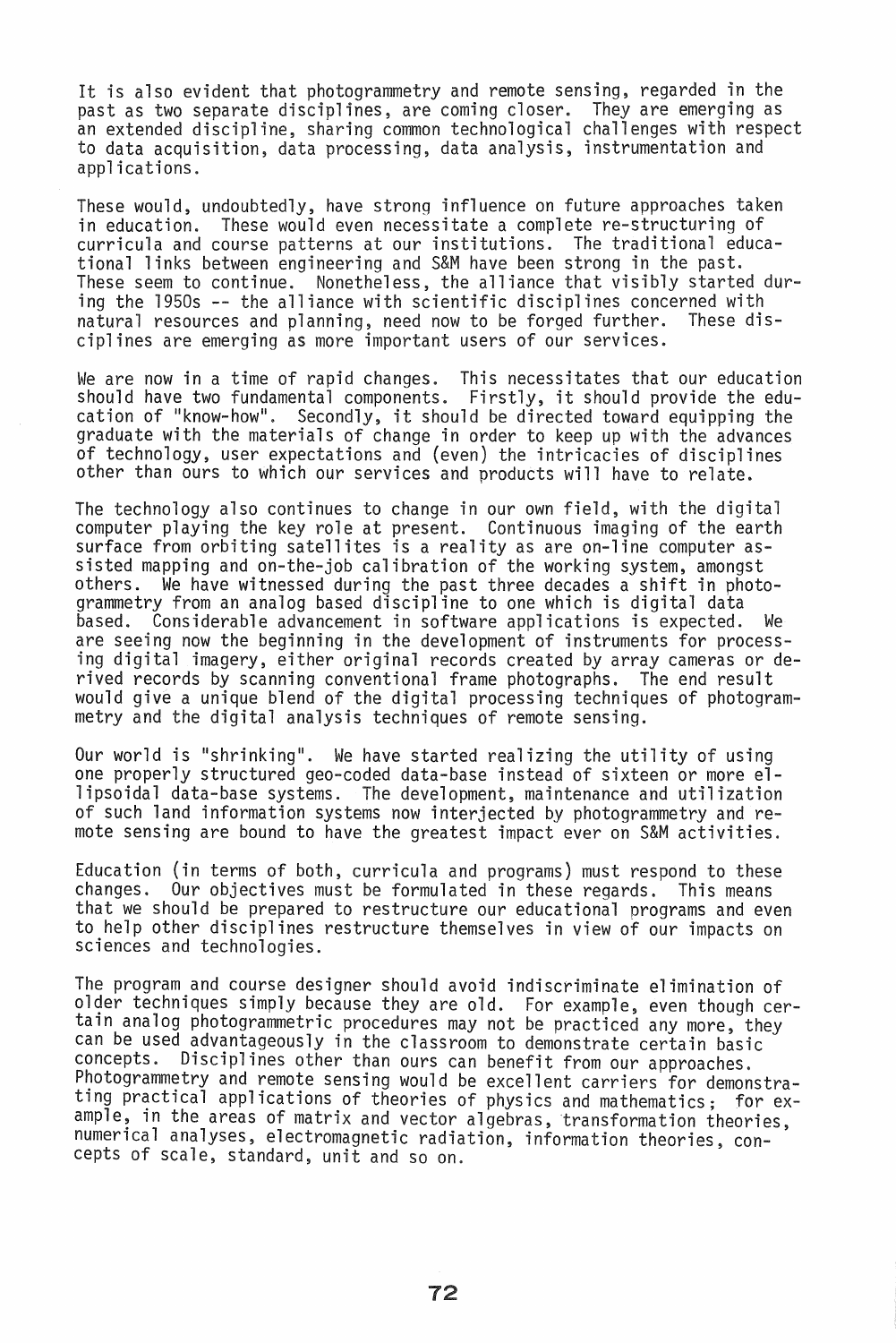# LEVELS OF EDUCATION

As in any field of applied science or engineering, with regard to the level of required education and attained proficiency of individual students, one can consider the following three categories in photogrammetry:

- A. Photogrammetry Technicians (e.g., plotter operators), starting with a higher secondary or lower level educational background and requiring technical skills of a practical nature, obtainable within one year.
- B. Photogrammetry Professionals, starting with a higher secondary level educational background and requiring college level education of around<br>four years. This would correspond to baccalaureate or under-graduate four years. This would correspond to baccalaureate or under-graduate college/university education.
- C. photogrammetry Postgraduates, after having completed one or more years of education beyond baccalaureate.

In searching for a desirable ratio of the number of persons among the three categories in a country, Ghosh (1975) found the ratio A:B:C varying between the limits of  $4:3:1$  and  $20:3:1$  in the world, the former being in a country very highly developed (technically) and the latter being in a socalled developing country. Brandenberger (1972) found that on a world wide basis, there exists an average ratio of 5.4:3:1. The interesting fact is apparent which is the ratio between the categories Band C, i.e., 3:1. This seems to be the same and thus enjoys a general consensus in the world for education at the college/university level.

Furthermore, for educational planning in any field, an annual intake of 1/20 of active manpower in that field is realistic. This rule of thumb ratio is used in numerous countries by their ministries or departments of education. Obviously, course curricula should take into account these two primary and realistic considerations, viz.,

- An undergraduate to postgraduate ratio of 3:1; and
- An annual freshman student intake of 1/20 of the average (existing, active and necessary) working population in S&M in the country.

One must recognize that the strength of a profession is directly related to the strength of the available system of education. The strength would be visible in the profession's organizational structure both out of the school as well as within the school. We ought to maintain the tempo in the right direction. If readily available, the sensible courses of instruction would even relieve the burden of on-the-job training by the employers as are often necessary simply because our programs and curricula are not always adequate- ly realistic.

## CURRICULAR DEVELOPMENT

S&M curricula in general and of photogrammetry in particular have undergone drastic changes during the last three decades. On the other hand, remote sensing has just started making a headway.

Educators and practitioners in the mapping fields have been experimenting with curricula while the society at large has been demanding more complex and yet more comprehensive and extensive services. There has been also tremendous developments in terms of equipment, procedures and general understanding in the basic subject areas of our field as well as in other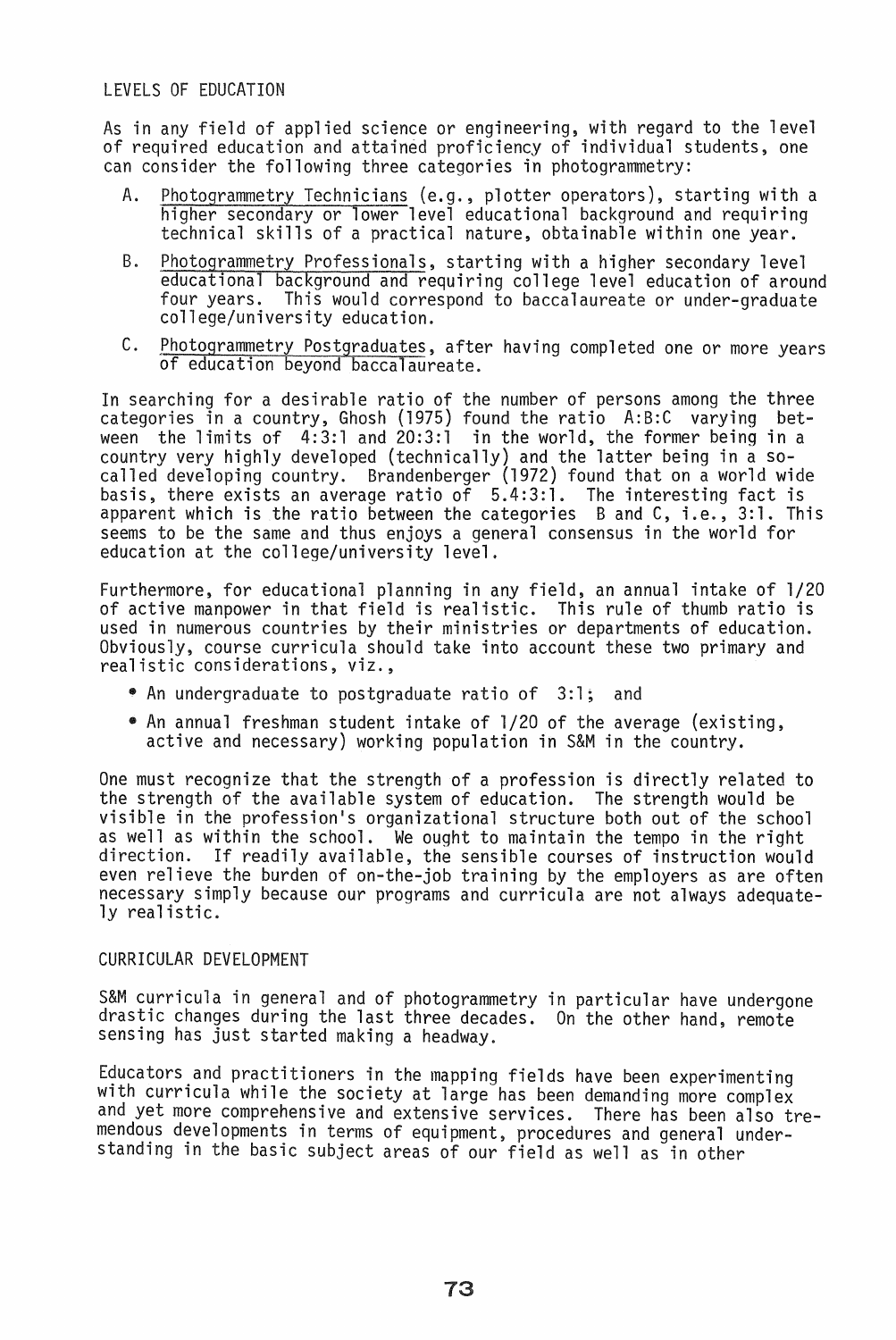associated areas like mathematics, physics, computer technology, etc.

Clearly, the profession has responded well to these needs in view of the developments. These two forces continuously at work have helped the crystali-<br>zation of the disciplines. Thus the S&M profession is no longer contented Thus the S&M profession is no longer contented with having only one or two courses in a civil engineering curriculum or having the geodetic and astronomic concepts taught in a geographical study program. A carefully upgraded university education in our field should be the logical outcome. This, however, is not yet evident in the world.

In order to ameliorate the situation, this author makes several conceptual observations:

- Concept I : With regard to undergraduate level education, the core discip-<br>line in S&M, i.e., photogrammetry and remote sensing, can not be complete without the following four associated subject areas  $(Fiq.1):$ 
	- (a) Mathematics, Physics and Computer sciences;
	- (b) Earth and Environmental sciences (including, specifically, Geodesy and Astronomy);
	- (c) Engineering technologies, Graphics, Electronics, etc.; and
	- (d) Liberal electives (Literature, Law, Economics, etc.).



Fig.l : A conceptual model for education in photogrammetry

Concept II: With regard to postgraduate level education, some preparations are necessary in the advanced levels of Quality Control, Management and Research. However, this must be built on top of the broad based undergraduate program. The associated areas (a,b,c broad based undergraduate program. and d above) are generally well established in most institutions. The curricula and programs must then be developed by concentraing on the core area of our concern.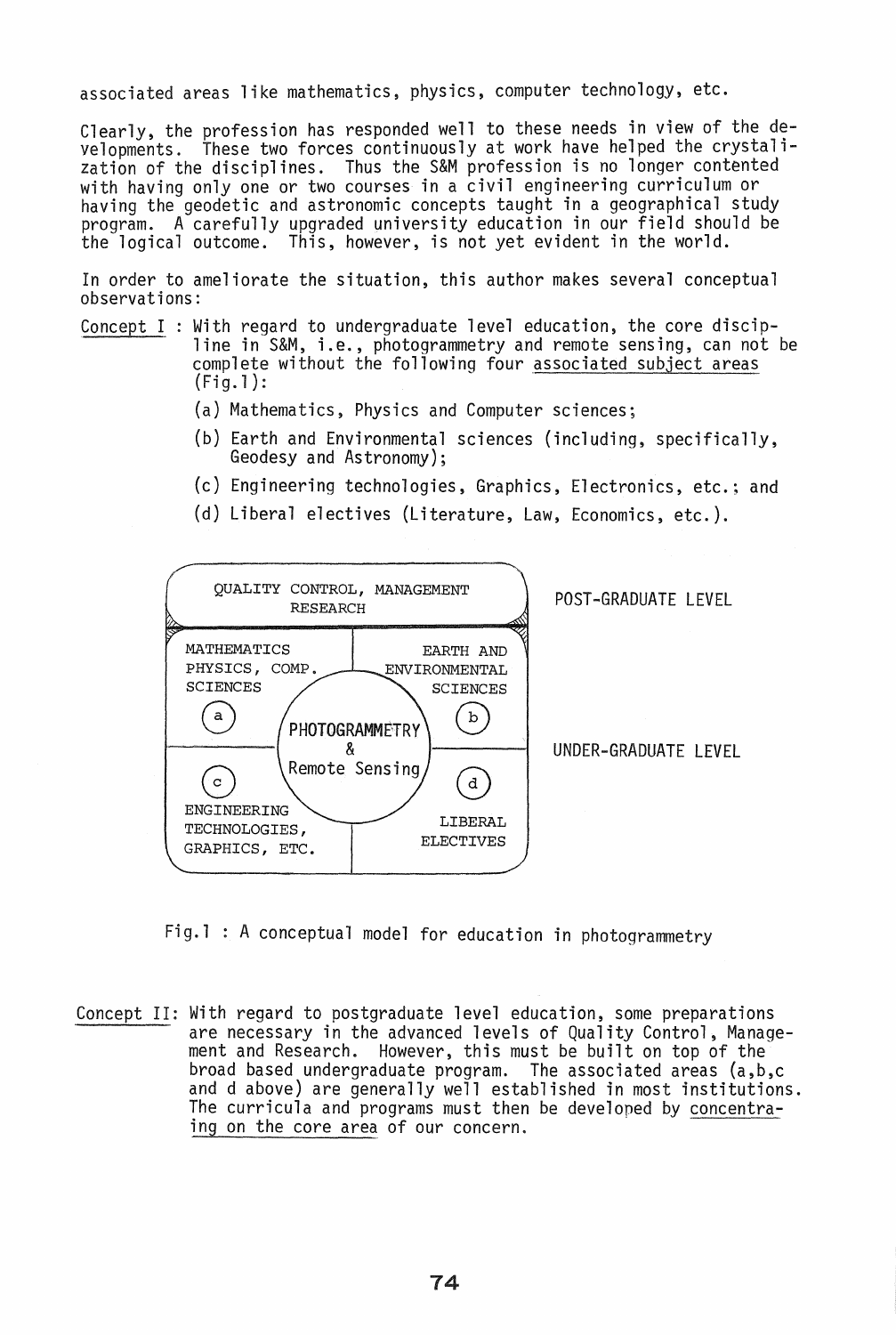- Concept III: The development of the core area of photogrammetry requires a inc acter phasic of the correction is, what is the most appropriate logic? Some necessary elaborations are discussed later.
- $\frac{\text{Concept IV}}{\text{the}}$  : A student needs to be prepared not only for his employment in the immediate future but also in the distant future. eyes and ears must be open to realize the trends and changes in the opportunities to unfold in the days to come.

## CLASSIFICATION LOGICS

The classroom development of any subject should follow certain logic to per- mit necessary compartmentalization of the subject with respect to semesters, terms, quarters, etc. as well as to accomodate the progressive difficulties and complexities encountered in advancing the knowledge. Individual courses are usually developed by following such classification logics.

If photogrammetry is treated as a minor part of a vast area like surveying or civil engineering, its curriculum may be dominated by that discipline. However, the time has arrived when a specialization in photogrammetry requires its own logics to be followed. The question is, whicn logic? The following considerations may help us towards structuring our courses:

# Logic I: The areas of science (photogrammetry) as followed by ISPRS in its seven commissions, viz.,

- 1. Primary Data Acquisition;
- 2. Instruments for Data Reduction and Analysis;
- 3. Mathematical Analysis of Data;
- 4. Cartographic and Data Bank Applications;
- 5. Other Non-cartographic Applications;
- 6. Economic, Professional and Educational Aspects; and
- 7. Interpretation of Photogrammetric and Remote Sensing Data.

Note: The divisional structure of the American Society for Photogrammetry<br>and Remote Sensing (ASPRS) is in accordance with similar logic. It would,<br>however, be apparent that such classifications, while valid for already however, all appearant that such class, can not be relevant to various levels of instruction and would not be acceptable for academic programs.

- Logic II : In following the historical growth pattern of our science, one can consider a classification according to the various approaches to solutions of problems, viz.,
	- 1. Graphical approaches;
	- 2. Analogical/Empirical approaches; and
	- 3. Analytical/Computational approaches.

Note: While we can realize and appreciate various possible approaches, the development of theories and concepts in the class room would be impossible in courses following such a classification. This is because there are numerous physical-mathematical concepts common to all the three categories.<br>Academic development and growth are better consecutive than commutative. Academic development and growth are better consecutive than commutative.<br>Course development should be like building a house, base first and then the walls and the rest in upward and sideward directions.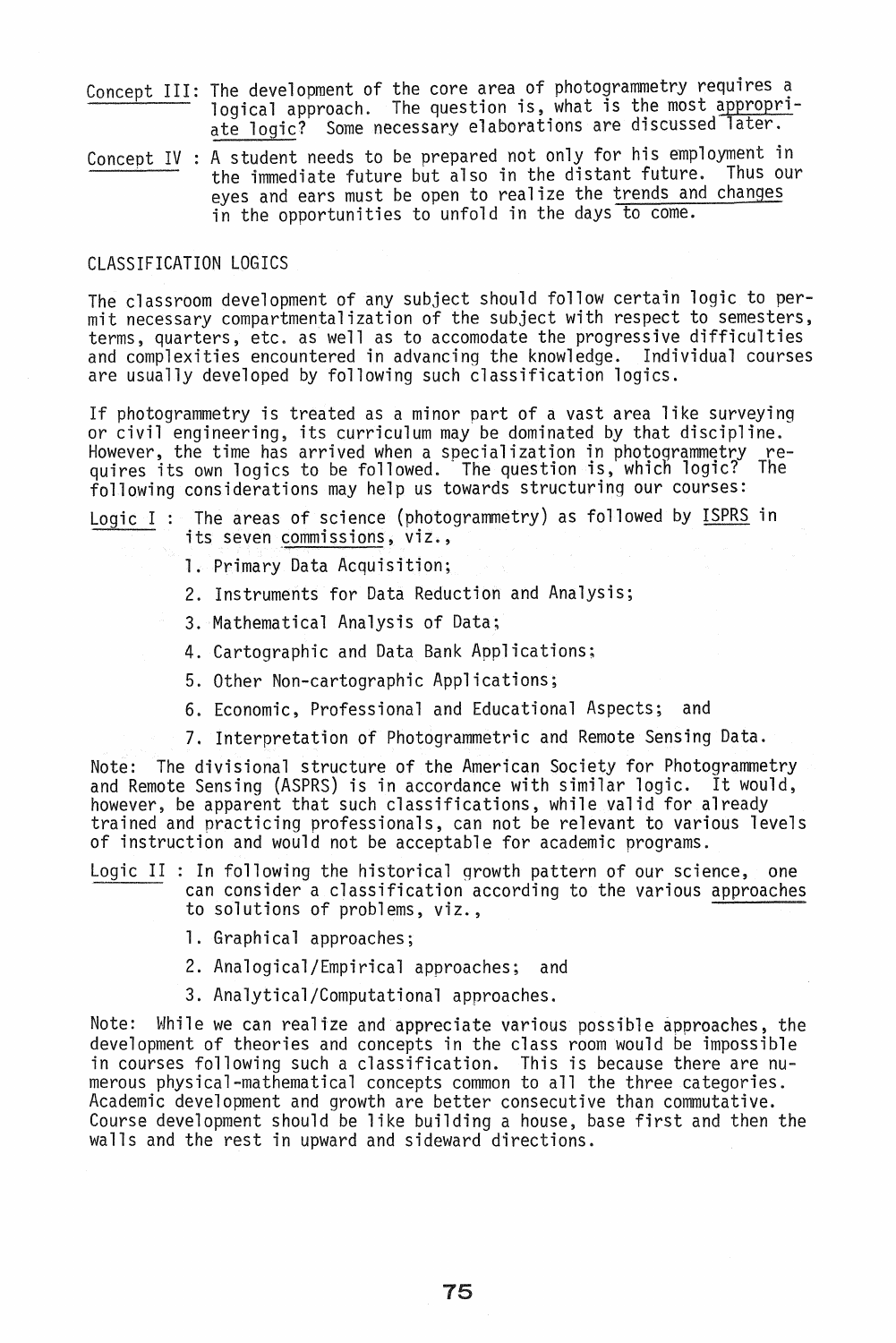Logic III: Classification according to the procedures or working steps as are generally followed in photogrammetric operations, viz.,

- 1. Data Acquisition;
- 2. Data Processing;
- 3. Data Analysis; and
- 4. Applications.

Note: These are the steps generally taken in practice for execution of projects. However, in view of various available techniques and concepts (relevant to each step separately) requiring diverse levels of academic matirity, photogrammetry courses following this logic would be confusing and often irrelevant and, therefore, impractical in any academic structure.

- Logic IV : Classification according to the basic working units and corresponding mathematical theories and supporting equipment, viz.,
	- 1. Single image photogrammetry (plus fundamentals);
	- 2. Double image (stereo) photogrammetry; and
	- 3. Multiple image photogrammetry.

Note: This classification would be in accordance with the progressive development of data handling (for example, from two-dimensional to three-dimensional, or from fewer to more numerous parameters) as also with regard to progressive complexities of instruments and physical-mathematical theories. The course materials can be easily compartmentalized as any teacher with sufficient experience in photogrammetry would corroborate.

Logic V: Classification according to the developments in a text book. The books like those authored by Hallert, Moffitt or Wolf, each, provides a scheme. However, one would see also that in general they follow a developmental pattern in the line discussed under Logic IV above.

Our Logic IV seems to be the best under the circumstances. Furthermore, it would give the greatest common approach amongst all text books of photogrammetry, and thus a unified approach in the world.

#### SPECIFIC PATTERN OF COURSES

In view of the above, it may be suggested that a course pattern following Logic IV should form the core for the undergraduate level (Fig.l). There would be, however, certain allied courses necessary for supplementing the program. On the other hand, certain additional courses would be necessary to build up the postgraduate program. In this spirit, the following list of courses is suggested :

- (1) Single image photogrammetry (with definitions and fundamentals);
- (2) Double image (or, stereo-) photogrammetry;
- (3) Multiple image photogrammetry (or, phototriangulation);
- (4) Instrumentation in photogrammetry (starting with cameras and ending with stereo- and analytical plotters);
- (5) Economics and operational practices in photogrammetry; and
- (6) Unconventional photogrammetry (on understanding unconventional data acquisition systems as well as on unconventional applications).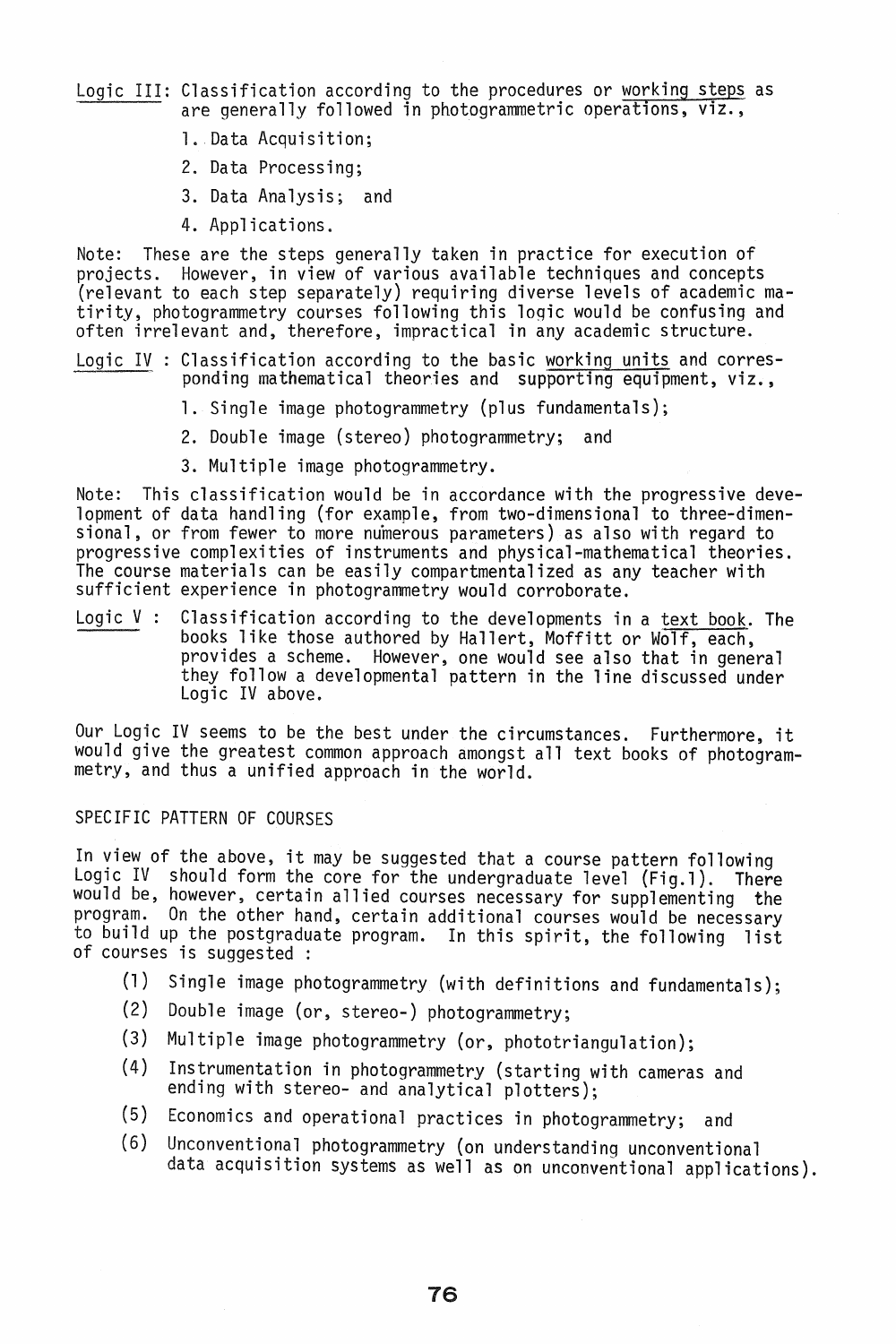The first three would form the core in developing the basic theories, in discussing various data acquisition and data processing techniques. In-depth and practice oriented instructions on various instruments (Course 4) could be presented during or immediately after the first three courses. It is, however, better to separate and discuss the instruments after the background theories in courses 1 and 2 have been presented. This is when the instrument utilization and their theories are better appreciated. This course may even be split into two, being complementary to courses 1 and 2.

Courses 5 and 6 are better presented at the postgraduate level. While the former would be addressed to future executives, supervisors and operational engineers, the latter would be addressed to the specialist involved in nonmapping/surveying areas as well as to the researcher in view of the growth potentials of the science. Courses 5 and 6 need not be sequential, while courses 1, 2 and 3 must be sequential (Fig.2). Depending on specific circumstances, the contents of courses 5 and 6 may be integrated with the other courses or may be developed into further specialized courses.



Fig.2 : Suggested course sequence in photogrammetry

The above gives a logical spread through the entire "gamut" of photogrammetry. With this basic structural pattern, one would be easily able to even elaborate each course in accordance with the demands of specific situations. For example, each course can be detailed into two sequential courses at two different levels of education. After having this course structure, the contents of specific courses can be easily developed and followed by a teacher at any level. The same structural pattern can be followed for the courses designed for technicians.

In deciding the associated supplementary courses from other fields, one has to consider the institute's program philosophy as well as the specific need of the student. The above would give, this author believes, a unified approach which is satisfactory and workable in any country or at any institution where a specialized program in photogrammetry would be desired.

Nonetheless, one must not ignore the role played by research in education. Research is vital, especially at the postgraduate level for any dynamic subject like photogrammetry. Research can be defined along the three broad categories, (a) Basic research; (b) Applied research; and (c) Development (Ghosh, 1976). The term "Research and Development" (R&D) as generally used is assumed to embrace all the three. For the purpose of convenience, at